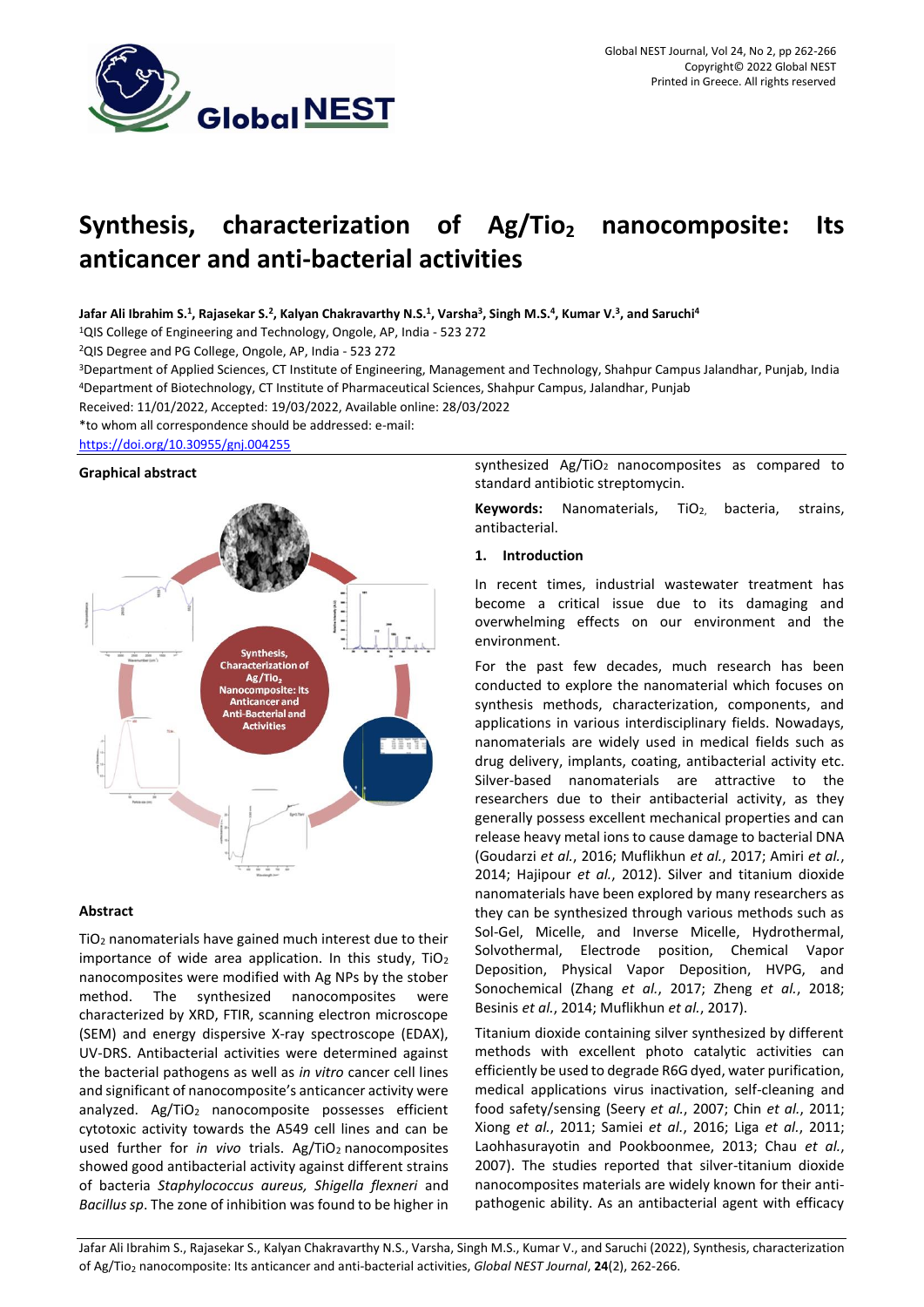against various strains of Gram-positive bacteria (B. subtilis, *S. aureus,* MRSA), Gram Negative bacteria (*E. coli, K. pneumoniae, P. aeruginosa*), and fungi (*C. albicans*) (Lungu, 2014)

Nanomaterials containing Ag are well-known as an effective antibacterial activity. The extract of Ag ion is the most biologically efficient viral study of bacterial, and fungi. Metallic Ag nanoparticles catch the attention of great interest in recent years on clarification of their omission of antimicrobial competence.

Some studies also indicate that antibacterial activity increased with increase concentration of TiO2-SiO2-Ag nanocomposites and the elevated concentrations were able to bring about complete inhibition of bacterial cells.

This study aims to explore and reveal the mechanical properties of silver and titanium dioxide nanocomposites materials with anti-bacterial capabilities. In this current study, we used the stober method to synthesize  $Ag/TiO<sub>2</sub>$ nanocomposites.

#### **2. Materials and methods**

## *2.1. Synthesis of Ag/TiO2 nano composite*



Figure 1. Synthesis of Ag/TiO<sub>2</sub> nanocomposite.

The silver colloids were synthesized by chemical reduction method in alkaline environment using L-Ascorbic Acid as reducing agent, N, N, N, N- Cetyl Trimethyl Ammonium Bromide (CTAB) as capping agent and Silver Nitrate solution as precursor. The CTAB is added to silver nitrate solution and stirred for half an hour and L-ascorbic acid solution is added to reduce the silver nitrate solution to silver nanoparticles. The pH of the prepared silver colloid is adjusted to 6.6-7.0 by adding ammonium hydroxide solution. Titania was grown onto the surface of silver nanoparticles to form Ag/TiO<sub>2</sub> nanocomposite by means of the Stober method. The silver colloid is mixed with 200ml of anhydrous ethanol and allowed to stir for an hour. After stirring for an hour, 5ml of titanium iso prop oxide was added. The solution containing silver colloid, ethanol and titanium iso prop oxide is continuously stirred for 24h. The

solution after 24h of continuous stirring is dried in the oven at  $60^{\circ}$ C to obtain the Ag/TiO<sub>2</sub> nanocomposite. If required, the obtained nano powder can be sintered at 400°C for 4h to make it further dry and to remove moisture content. The typical conditions used in this work are:  $[AgNO_3] = 0.1M$ ,  $[C_6H_8O_6] = 0.1M$ ,  $[C_{19}H_{42}BrN] = 0.1g$ ,  $[NH_4(OH)_2] = 0.5M$ . The growth condition used here is:  $[C_2H_5OH] = 200$ ml and [titanium isopropoxide] = 5ml. Figure 1 shows the schematic of the synthesis of Ag/TiO<sub>2</sub> nanocomposite (Yang *et al.*, 2012; Skorb *et al.*, 2008; Liu *et al.*, 2019; Sikora *et al.*, 2017).

#### **3. Results and discussion**

#### *3.1. X-Ray diffraction studies*

The X-ray diffraction measurements were carried out to study the crystalline quality and crystallographic orientation of the Ag/TiO<sub>2</sub> nanocomposites. Figure 2 shows the XRD pattern of  $Ag/TiO<sub>2</sub>$  and exhibits characteristic peaks at 2θ=25.37°, 48.12°, 53.97° and 55.10°, corresponding to (101), (200), and (105) planes, respectively, which belong to typical anatase-TiO<sup>2</sup> materials (JCPDS no.89–4203). The sharp and narrow diffraction of the peaks demonstrated that all  $Ag/TiO<sub>2</sub>$  was of good crystalline in quality. This X-ray diffraction data is used to determine dimensions of unit cell, crystal structure, texture coefficient, standard deviation, crystalline and the calculated crystalline parameters are listed in Table 1. The grain size of the crystallite is calculated using Scherrer's formula and the average crystallite size is calculated from the broadening of the corresponding sharp peaks in Ag/TiO<sup>2</sup> and found to be 37.66 nm (Subash *et al.*, 2013).



**Figure 2.** X-Ray Diffraction patterns of Ag/TiO<sub>2</sub> Nanocomposites.

# *3.2. FTIR analysis*

Figure 3 shows the FT-IR spectrum of the synthesized samples. The peak 2933  $cm^{-1}$  shows the CH<sub>2</sub> bending vibration. Wave number 1633  $cm<sup>-1</sup>$  indicates the presence of C=C stretching vibrations. The peak value 552 cm<sup>-1</sup> in the Ag/TiO<sub>2</sub> sample indicates the Ti-O stretching vibrations (traversa *et al.*, 2001).

#### *3.3. SEM and EDX analysis*

The morphological purpose of Ag/TiO<sub>2</sub>. SEM analysis was made and it recognized that the samples are spherical in nature. Figure 4 showed that Ag/TiO<sub>2</sub> nanoparticles were with a number of aggregates respectively and it revealed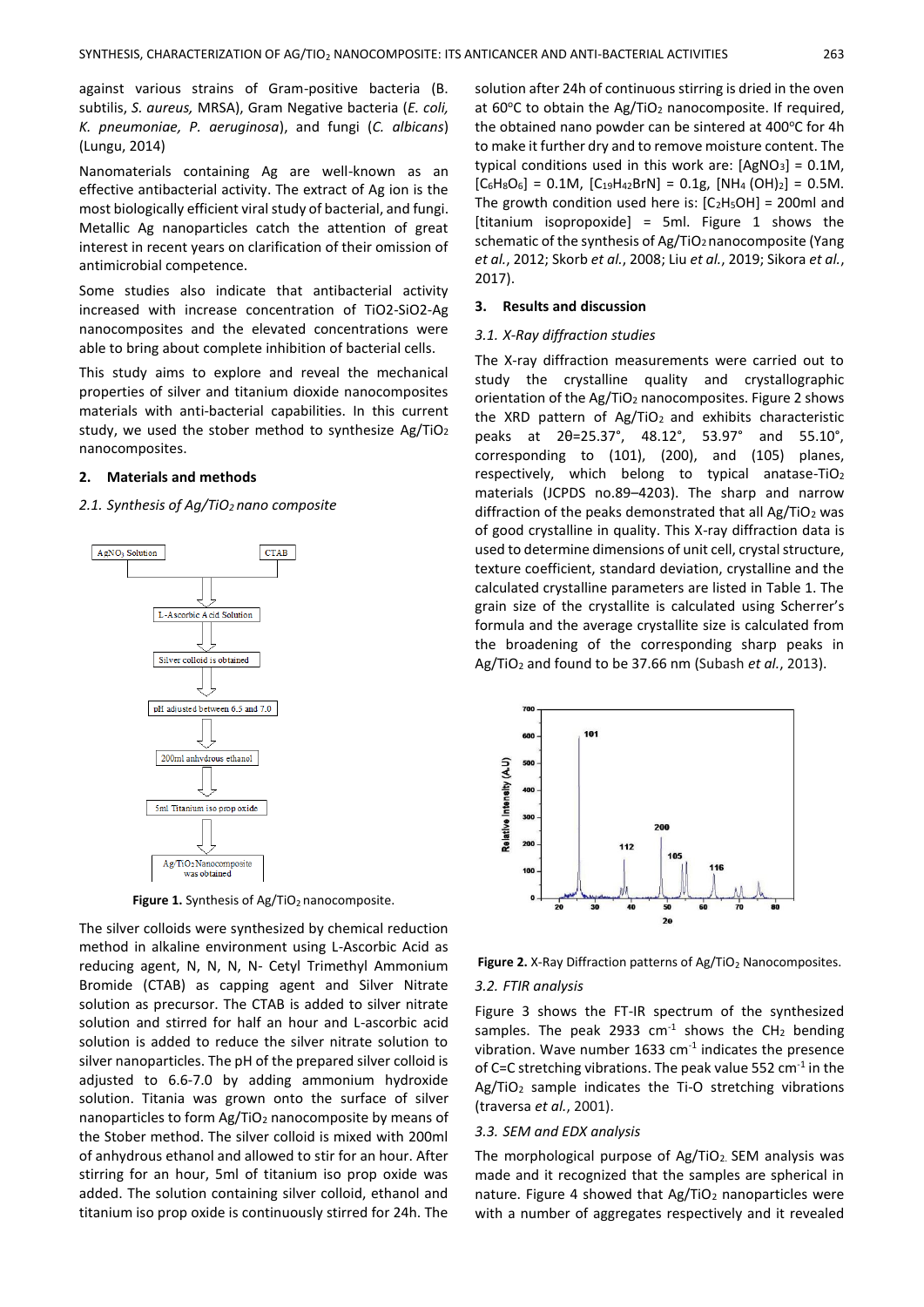that the nanoparticles are spherical in nature. The elemental dispersive analysis (EDX) completes the chemical profile of the Ag/TiO2, the chemical profile was noted as 60.58 % of titanium and 10.58% of Ag.

|  |  |  | Table 1. Structural Properties of Ag/TiO <sub>2</sub> Nanocomposites |
|--|--|--|----------------------------------------------------------------------|
|--|--|--|----------------------------------------------------------------------|

| Ag/TiO <sub>2</sub> |        | 2 A    |       |       |                   | Lattice constant A <sup>o</sup> |             |
|---------------------|--------|--------|-------|-------|-------------------|---------------------------------|-------------|
|                     | (Std)  | (Obs)  | (Std) | (Obs) | Crystal Size (nm) | <b>JCPDS 89-4203</b>            | (Obs)       |
| 101                 | 25.304 | 25.475 | 3.517 | 3.497 | 34.74             | $a = 3.785$                     | $a = 3.810$ |
| 200                 | 48.037 | 48.256 | 1.892 | 1.886 | 40.61             | $c = 9.514$                     | $c = 9.112$ |
|                     |        |        |       |       |                   |                                 |             |

**Table 2.** Antimicrobial activity of Ag/TiO<sub>2</sub> treated against bacterial pathogens

|                       |                                                                   | Zone of inhibition in millimeter (in diameter) |                            |                    |  |  |
|-----------------------|-------------------------------------------------------------------|------------------------------------------------|----------------------------|--------------------|--|--|
| <b>Test organisms</b> |                                                                   | Ag/TiO <sub>2</sub>                            | Standard Streptomycin 30µg |                    |  |  |
|                       | Staphylococcus aureus                                             | 24                                             | 34                         |                    |  |  |
|                       | Shigella flexneri                                                 | 32                                             | 29                         |                    |  |  |
|                       | Bacillus sp                                                       | 38                                             | 32                         |                    |  |  |
|                       | Table 3. Anticancer effect Ag/Ti O <sub>2</sub> on A549 cell line |                                                |                            |                    |  |  |
| S.No.                 | Concentration (µg/ml)                                             | <b>Dilutions</b>                               | Absorbance (O.D)           | Cell Viability (%) |  |  |
|                       | 1000                                                              | Neat                                           | 0.062                      | 12.50              |  |  |
| 2                     | 500                                                               | 1:1                                            | 0.107                      | 21.57              |  |  |
| 3                     | 250                                                               | 1:2                                            | 0.165                      | 33.26              |  |  |
| 4                     | 125                                                               | 1:4                                            | 0.204                      | 41.12              |  |  |
| 5                     | 62.5                                                              | 1:8                                            | 0.247                      | 49.79              |  |  |
| 6                     | 31.2                                                              | 1:16                                           | 0.316                      | 63.70              |  |  |
| 7                     | 15.6                                                              | 1:32                                           | 0.375                      | 75.60              |  |  |
| 8                     | 7.8                                                               | 1:64                                           | 0.413                      | 83.26              |  |  |
| 9                     | Cell control                                                      | ۰                                              | 0.496                      | 100                |  |  |



**Figure 3. FTIR spectrum of Ag/TiO2.** 



Figure 4. SEM and EDAX analysis of Ag/TiO<sub>2.</sub>

## *3.4. Analysis of particle size by particle size analyzer: PSA*

Figure 4 shows the particle size distribution of  $Ag/TiO<sub>2</sub>$ . The dispersive medium for the sample is prepared by tri ethanolamine and deionized water in the ratio 1:3. 3g of prepared samples were dispersed in the dispersive

medium by **sonication of the** mixture for duration of 10 min. The particle size measurement increases with increasing time period and temperature conditions. From the Figure 5, it is found that the particle size distribution of Ag/TiO<sup>2</sup> 75.94 nm.





## *3.5. Absorption spectrophotometer (UV-DRS)*

Figure 5 and show the UV-DRS analysis of Ag/TiO2. UV-DRS reflectance mode measurement is one of the powerful techniques in determining the optical properties of powder form of samples. It measures the wavelength of light when it reflects the UV light rays. The reflection band of Ag/TiO<sub>2</sub> is obtained as 330 nm from Figure 6 and the band gap energy was calculated to be 3.75 eV and also confirmed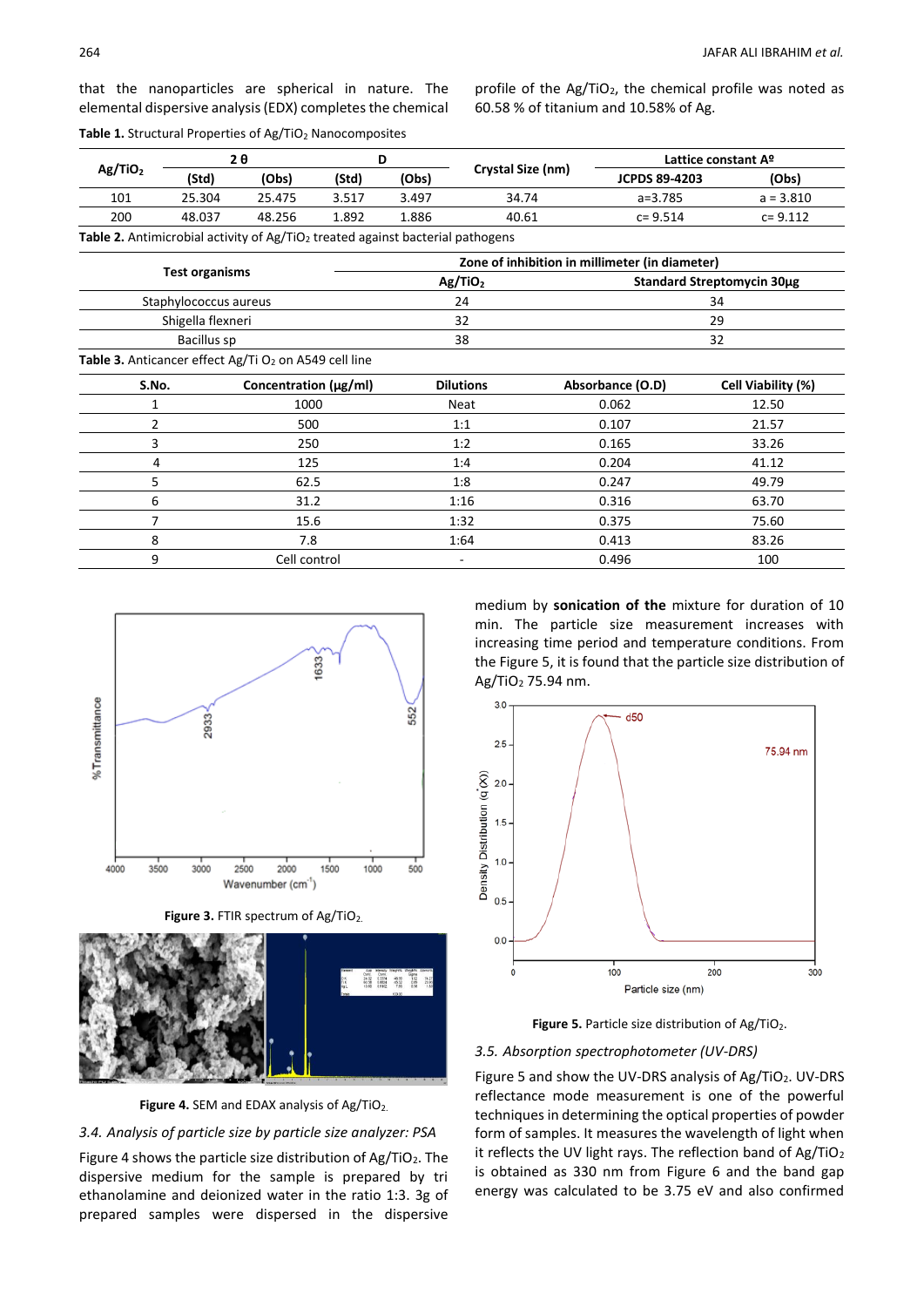that the synthesized nanocomposites are wide band gap semiconducting materials.



**Figure 6.** UV-DRS analysis of Ag/TiO<sub>2.</sub> *3.6. Antibacterial activity of Ag/TiO nanoparticles*

The antibacterial activity of Ag/TiO nanoparticles was analyzed in vitro using a well diffusion method. The bactericidal effect was confirmed in contradiction of gramnegative *bacteria S. flexner*i and gram-positive pathogens like *S. aureus* and *Bacillus sp.* The antibacterial activity of Ag/TiO<sub>2</sub> nanocomposites was given in Table 2. Previous studies reported that TiO<sub>2</sub> nanotubes own antimicrobial accomplishment, and the device involves a prompt and reversible substantial first phase, and a cellular second phase (Kaviyarasu *et al.*, 2017; Angel Ezhilarasi *et al.*, 2016; Kaviyarasu *et al.*, 2015; Kaviyarasu and Devarajan, 2013; Magdalane *et al.*, 2017; Kaviyarasu *et al.*, 2016). Another study compared the antibacterial activity of Ti substrate with Ti coated with EG, PEG 400, PEG 600 and PEG 1000 against *E. coli*. Among these, Ti substrate showed little activity (Kaviyarasu *et al.*, 2017). This reveals that Ti substrate has not much antibacterial activity. Studies about the bactericidal activity of  $ZrO<sub>2</sub>$  nanoparticles disclosed that they exhibit greater activity against *S. aureus* and *B. subtilis* (Fuku *et al.*, 2016). These studies reveal that the Ag/TiO<sup>2</sup> nanocomposites activity towards bacteria leads to an inhibition zone even greater than standard antibiotics (Chanderiya *et al.*, 2021; Pandey *et al.*, 2020; Pandey *et al.*, 2020).

**Solvent used**: DMSO (Dimethyl Sulphoxide) **Standard used**: Streptomycin 30 µg.

## *3.7. Cytotoxicity behavior*

The significant candidate of anticancer drugs is the ability to induce tumor cell apoptosis. The basic cytotoxic assay to assess anticancer activity is the MTT assay. In the present study, various Ag/TiO<sub>2</sub> nanocomposites were treated against A549 cell lines. The percentage of cell viability was gradually decreased against increasing concentration of nanoparticles Table 3 Ag/TiO<sub>2</sub> nanoparticles showed obvious results against A549 cell lines. The nanoparticles showed good activity against A549 cells even at lower concentration like 7.8  $\mu$ g/ml. The IC<sub>50</sub> value of Ag/TiO<sub>2</sub> nanoparticles is 49.79. This indicated that nanoparticles showed intense activity against the A549 cell line. A recent

study (Chanderiya *et al.*, 2021) showed the anticancer activity of  $TiO<sub>2</sub>$  nanoparticles against A549 cells, which confirmed that cell viability decreased only after 72 hrs of treatment. But in the present study, the results illustrated that Ag/TiO2nanoparticles impart cytotoxic effects towards the A549 cell line with 24 hrs treatment. It is evident that the Ag/TiO<sup>2</sup> nanocomposite possesses efficient cytotoxic activity towards the A549 cell lines. This indicated that Ag/TiO2 nanocomposite can be further tested for *in vivo* trials.

## **4. Conclusions**

Ag/TiO<sup>2</sup> nanocomposites have been successfully synthesized by the Stober method. The XRD analysis confirmed that synthesized nanocomposites are crystalline in nature and the average calculated crystallite size was found to be 37.66 nm. UV-DRS characterization of the prepared nanocomposites shows that the band gap energy of  $Ag/TiO<sub>2</sub>$  is 3.75 eV and confirms that the prepared nanocomposites is a wide band gap semiconducting material. The synthesized NPs showed great activity against the bacterial pathogens as well as *In Vitro* cancer cell lines. An Ag/TiO<sub>2</sub> nanocomposite possesses efficient cytotoxic activity towards the A549 cell line and can be used further for *in vivo* trials. Ag/TiO<sub>2</sub> nanocomposite showed good antibacterial activity against different strains of bacteria *Staphylococcus aureus, Shigella flexneri* and *Bacillus sp*. The zone of inhibition was found to be higher in synthesized Ag/TiO<sub>2</sub> nanocomposite as compared to standard antibiotic streptomycin. Foregone discussion showed that these NPs can be considered further for *in vivo* studies

#### **References**

- Amiri O., Bagheri S., Mazaheri M., Salavati-Niasari M., and Farangi M. (2014). Stable plasmonic-improved dye sensitized solar cells by silver nanoparticles between titanium dioxide layers, *Electrochimica Acta*, **152**, 101–107.
- Angel Ezhilarasi A., Judith Vijaya J., Kaviyarasu K., Maaza M., Ayeshamariam A., and John Kennedy L. (2016). Green synthesis of NiO nanoparticles using Moringa oleifera extract and their biomedical applications: Cytotoxicity effect of nanoparticles against HT-29 cancer cells. *[Journal of](https://cassi.cas.org/publication.jsp?P=eCQtRPJo9AQyz133K_ll3zLPXfcr-WXfO_CPgCRpKVKWs-rBpLsrC5CvkqlZimQeCMYDkaiGBjQyz133K_ll30TzFRevlijBy27qKeV6UIwyz133K_ll31zJ-Ta-iIaSSzSe9hMID5g)  [Photochemistry and Photobiology, B: Biology](https://cassi.cas.org/publication.jsp?P=eCQtRPJo9AQyz133K_ll3zLPXfcr-WXfO_CPgCRpKVKWs-rBpLsrC5CvkqlZimQeCMYDkaiGBjQyz133K_ll30TzFRevlijBy27qKeV6UIwyz133K_ll31zJ-Ta-iIaSSzSe9hMID5g)*, **164**, 352–360.
- Besinis A., De Peralta T., and Handy R.D. (2014). The antibacterial effects of silver, titanium dioxide and silica dioxide nanoparticles compared to the dental disinfectant chlorhexidine on Streptococcus mutans using a suite of bioassays. *Nanotoxicology*, **8**, 1–16.
- Chanderiya A., Naikoo G. A., Das R., Hassan I.U., Kashaw S.K., and Pandey S. (2021). Recent Advances in Metal Nanoparticles for the Synthesis of N-Containing Heterocyclic Compound. *Asian Journal of Chemistry*, **33**, 5, 949–955.
- Chau C.F., Wu S.H., and Yen G.C. (2007). The development of regulations for food nanotechnology. *Trends in Food Science & Technology*, **18**, 269–280.
- Chin S.F., Pang S.C., Emmanuel F., and Dom I. (2011). Sol-gel synthesis of silver/titanium dioxide  $(Ag/TiO<sub>2</sub>)$  core-shell nanowires for photocatalytic applications. *Materials Letters*, **65**, 2673–2675.
- Fuku X., Kaviyarasu K., Matinise N., and Maaza M. (2016). Punicalagin Green Functionalized Cu/Cu<sub>2</sub>O/ZnO/CuO